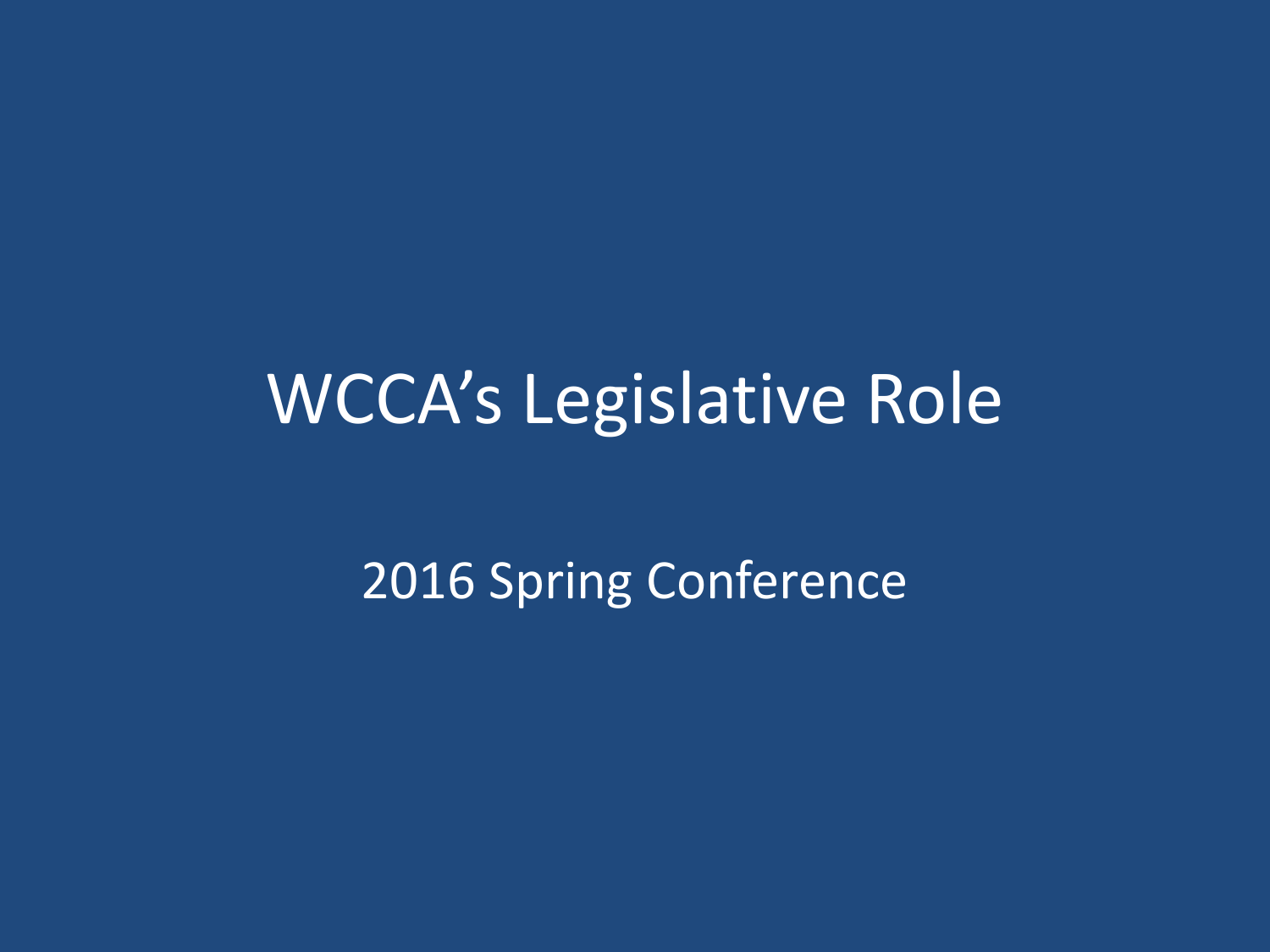## Genesis of this topic

- Responding to increasing frustration over legislative actions and WCCA's reactions
- WCCA WCA relationship... refresher for some and news to others
- Overview WCA's legislative role & the legislative process
- Get input from you on what role WCCA should play…status quo…lesser…greater…ideas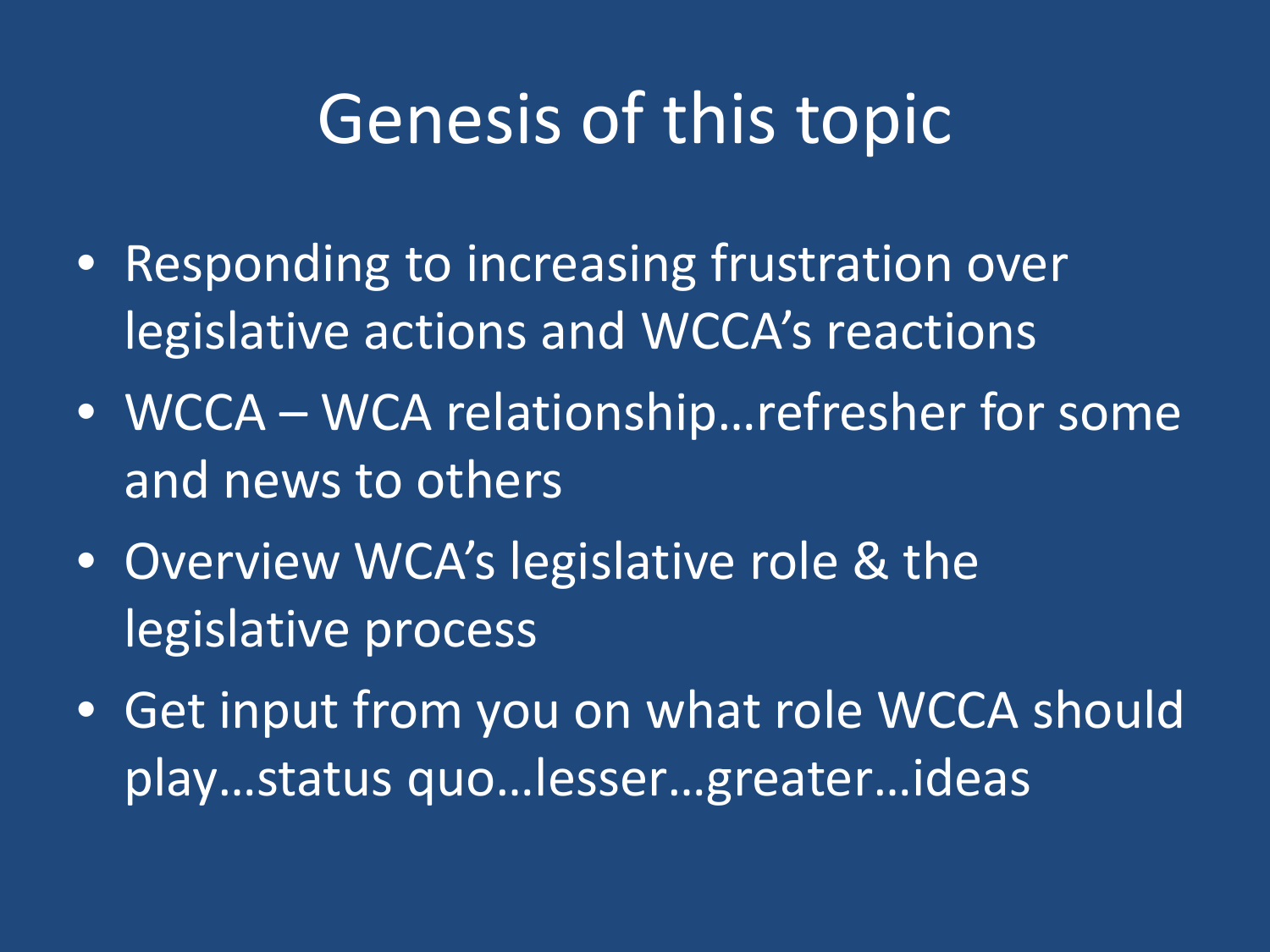### WCCA's Primary Purpose

- Provide representative organization of land use and code administrators
- Provide ongoing education, mutual support and professional development
- Keep general public accurately informed

**Our purpose** *must* **remain a focal point in how we define our legislative role**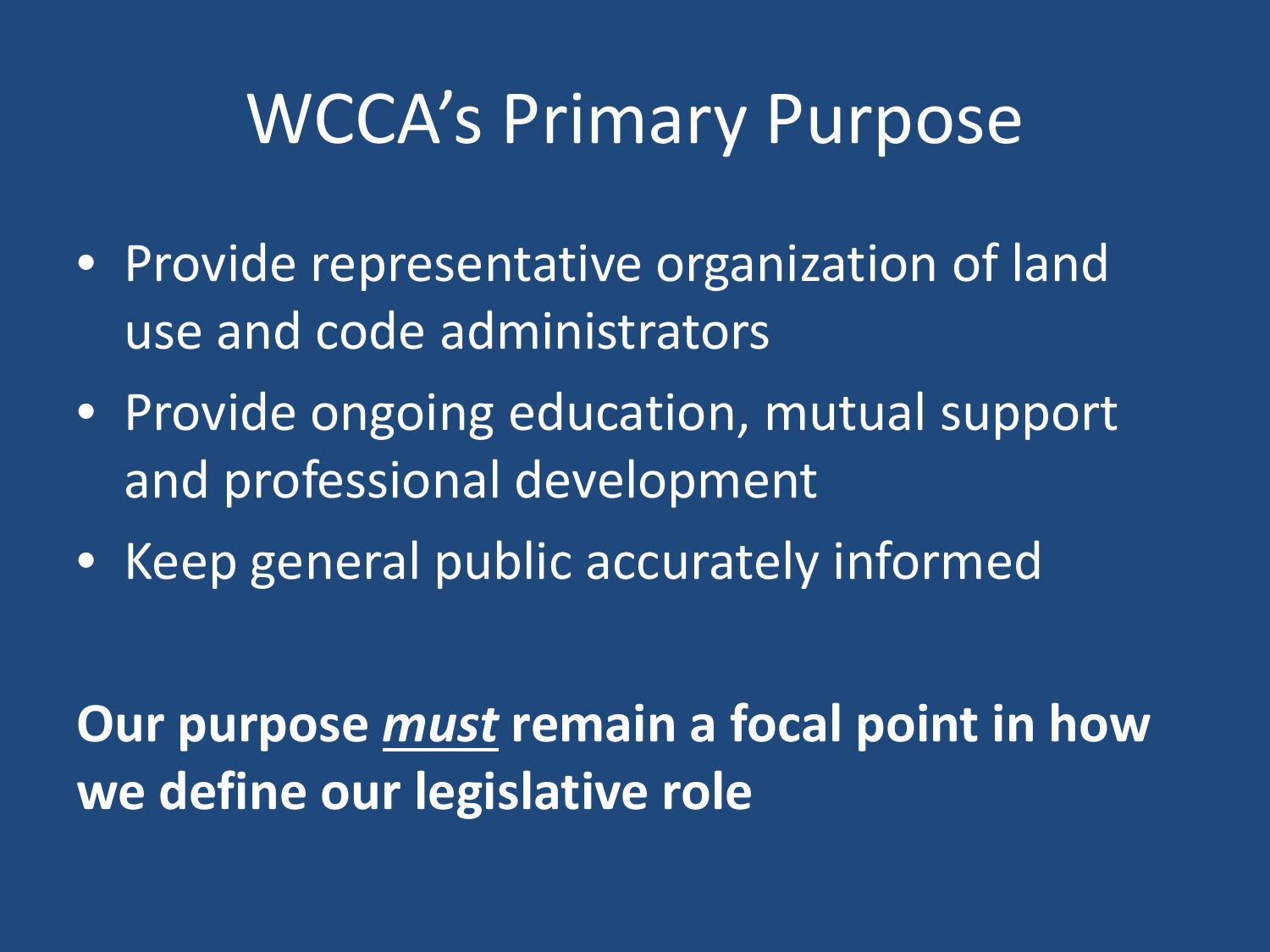# Trends

- Increased number of land use related bills being introduced
- Shorter periods for public input
- Combination makes it hard to be proactive, so must be reactive
- Increased difficulty to effectively communicate and gather membership input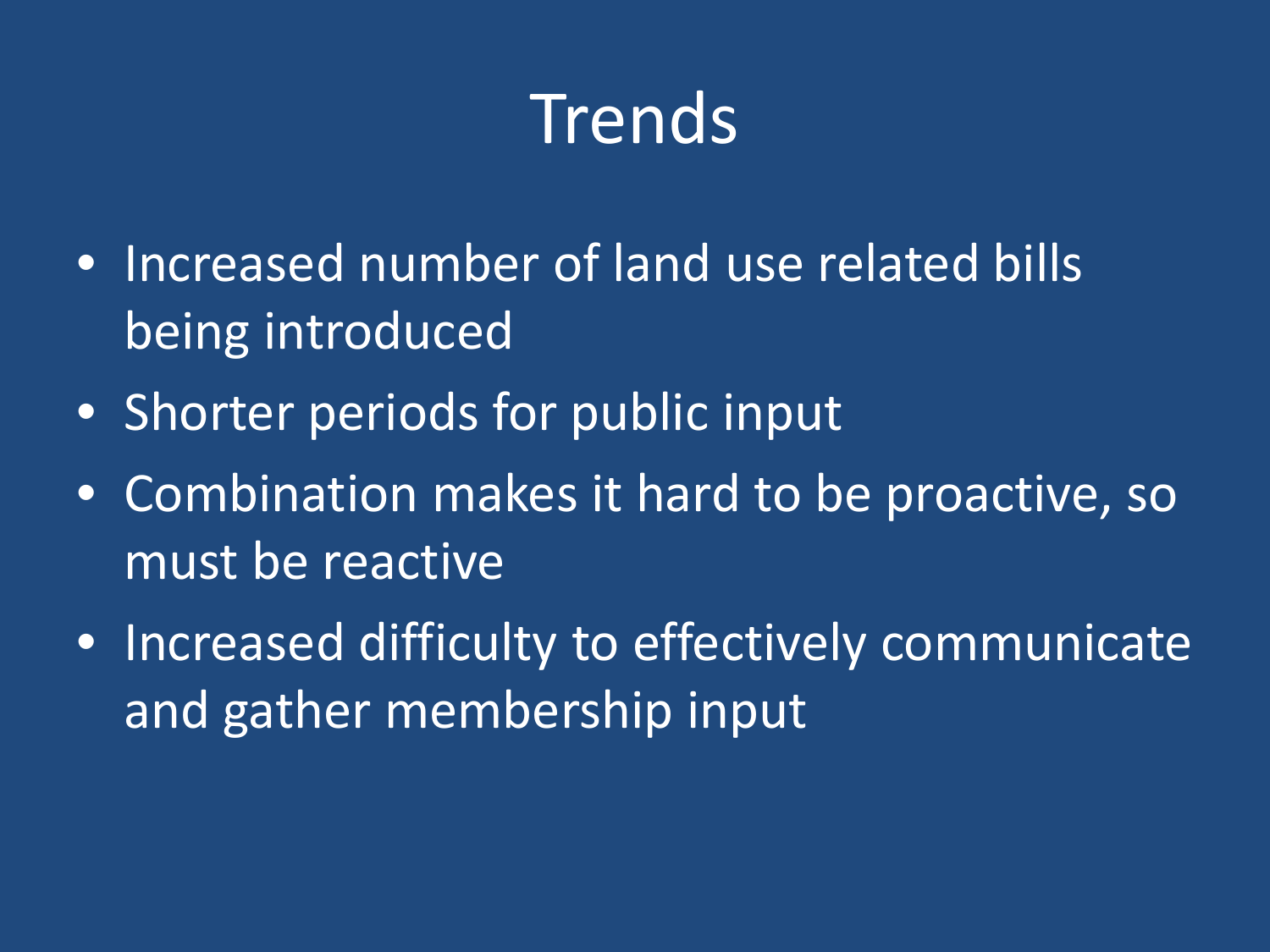#### Trends – volume & process

- Increasingly difficult to predict potential impacts of proposed legislation
- Increasingly difficult to incorporate necessary changes in local ordinances or codes…and at state agency level
- Adds frustration internally and at the "front counter"…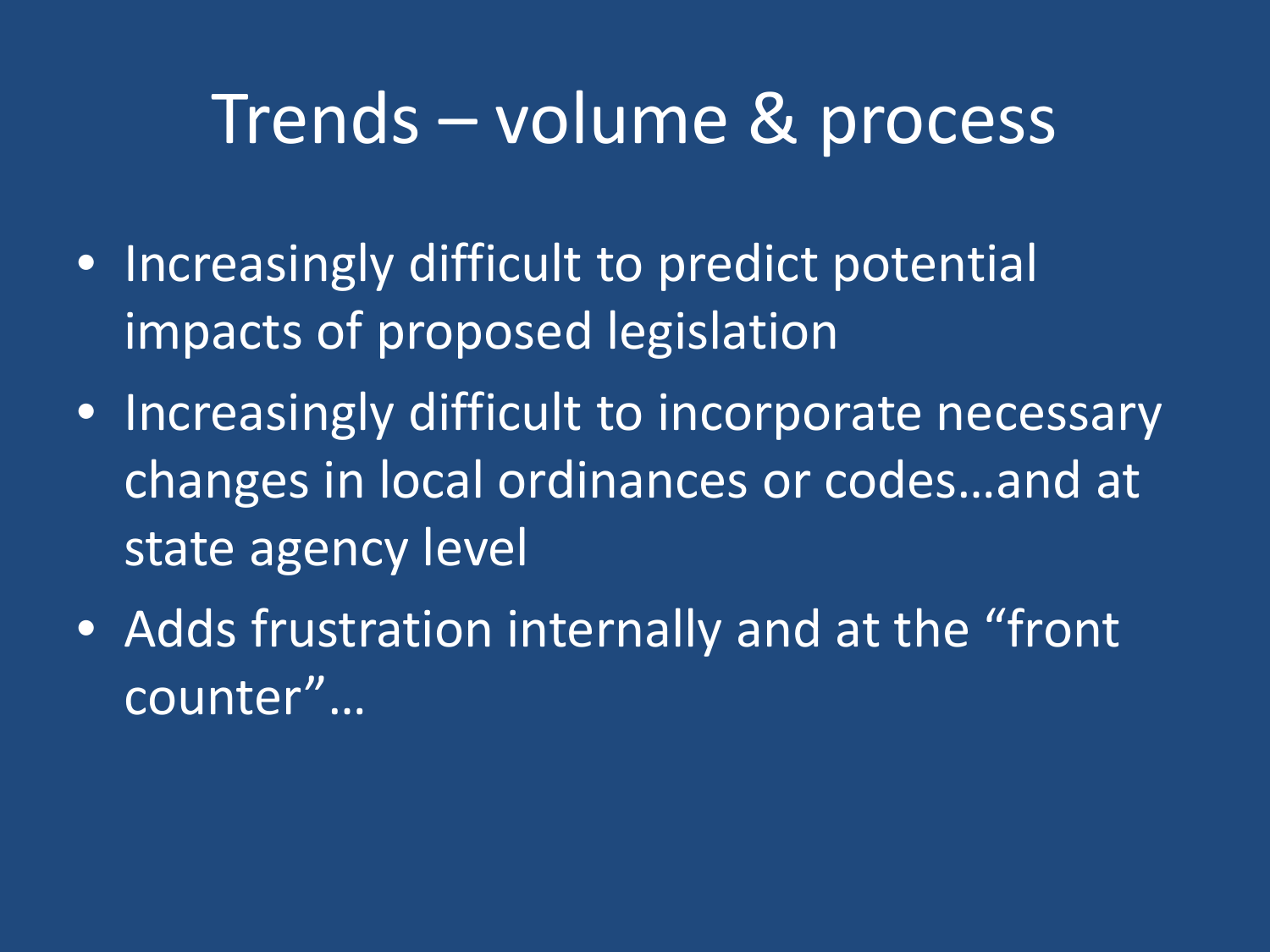# Is this you?

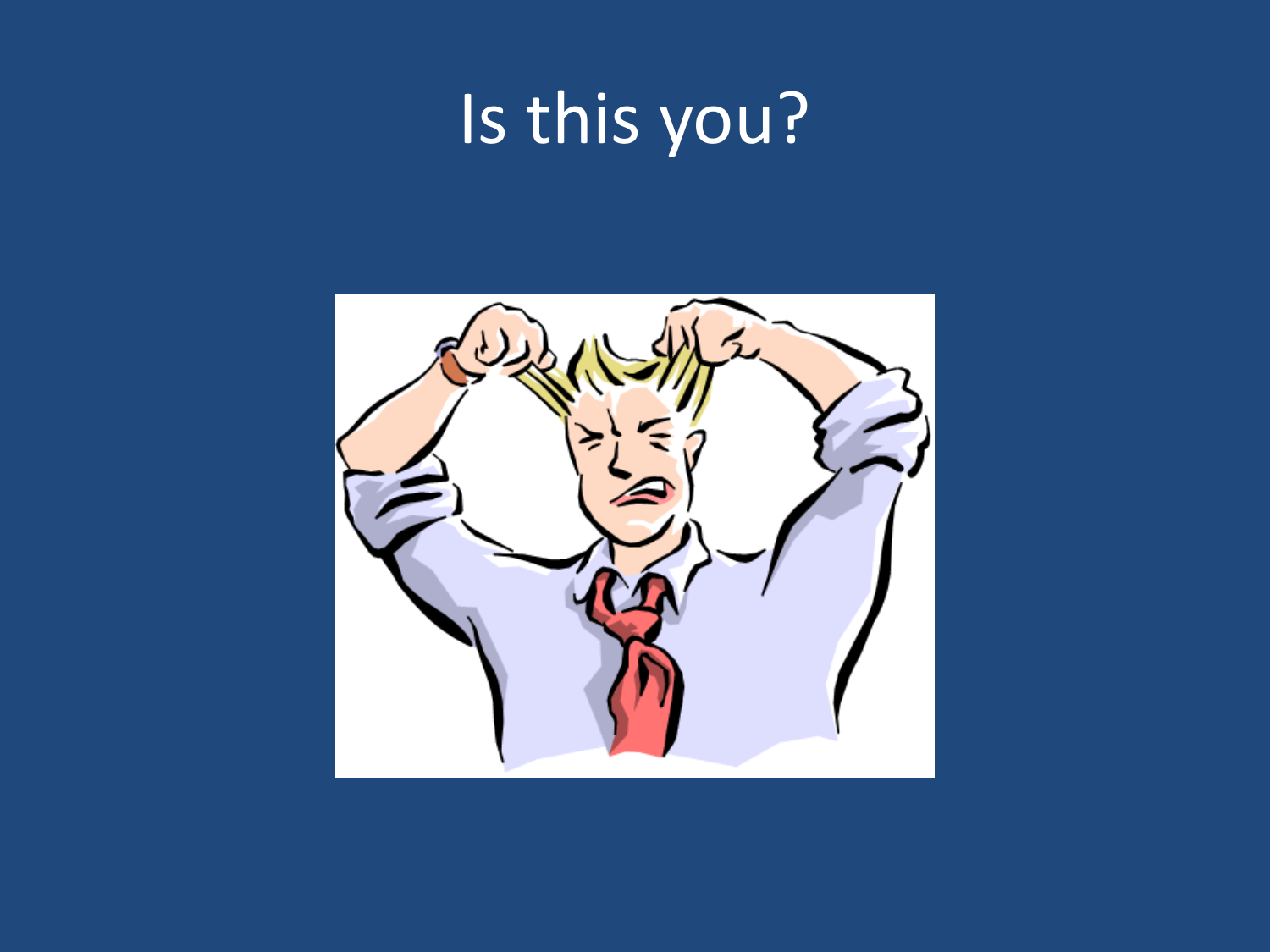# WCCA's Legislative Role

- Monitor 2<sup>nd</sup> VP
- Disseminate to membership via DR's, Googlegroups, etc.
- Provide input written and verbal testimony
- Technical resource for WCA in its lobbying efforts
- *WCCA is not a registered lobbying organization nor does it employ a licensed lobbyist*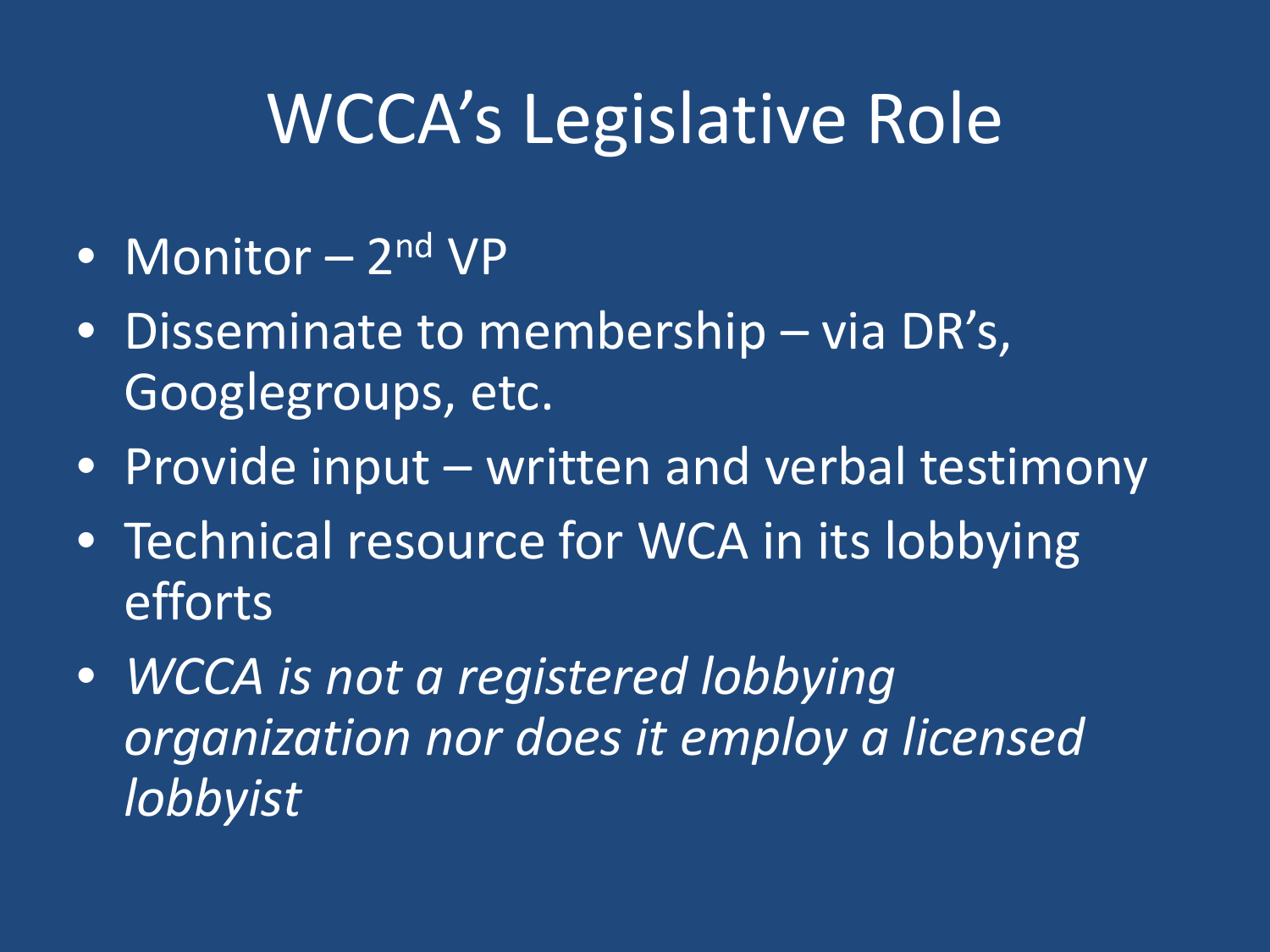### WCCA & WCA Relationship

- We benefit from each other….
- WCA has historically relied on WCCA for technical input and analysis
- WCCA has historically relied on WCA for lobbying in addition to providing testimony but… WCA has many interests to represent so ours may not always be the priority… but…
- Relationship has strengthened over past several years and both want this to continue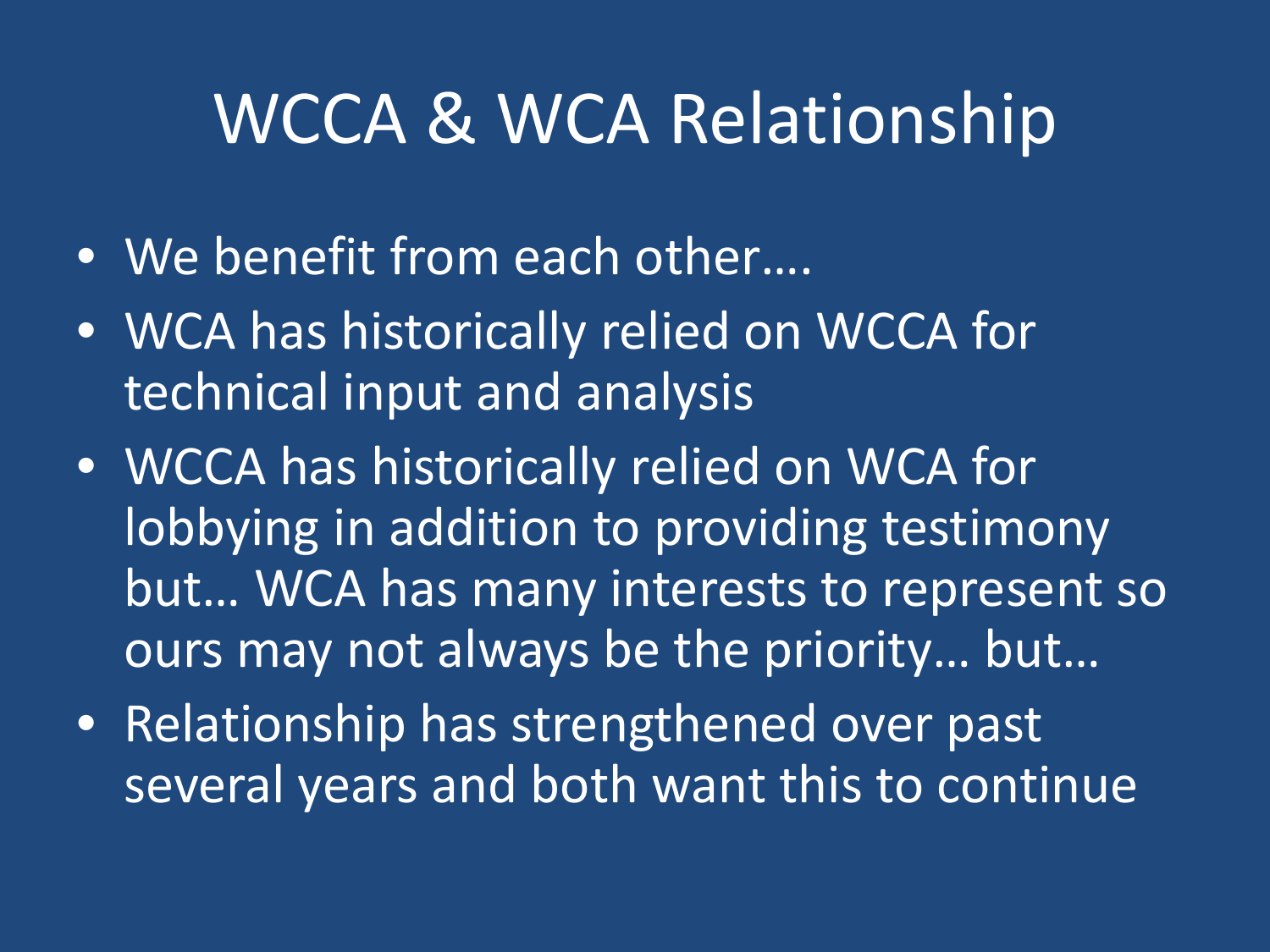## When it comes to legislation…

- The key to political influence is building and maintaining relationships
- Relationships keep you "at the table" on issues of importance to the organization…this takes strategy
- Our influence is the ability to make laws work as the "front line" contact with the public

*Although this is not a position of \$trength, it does not mean our influence is weak.*